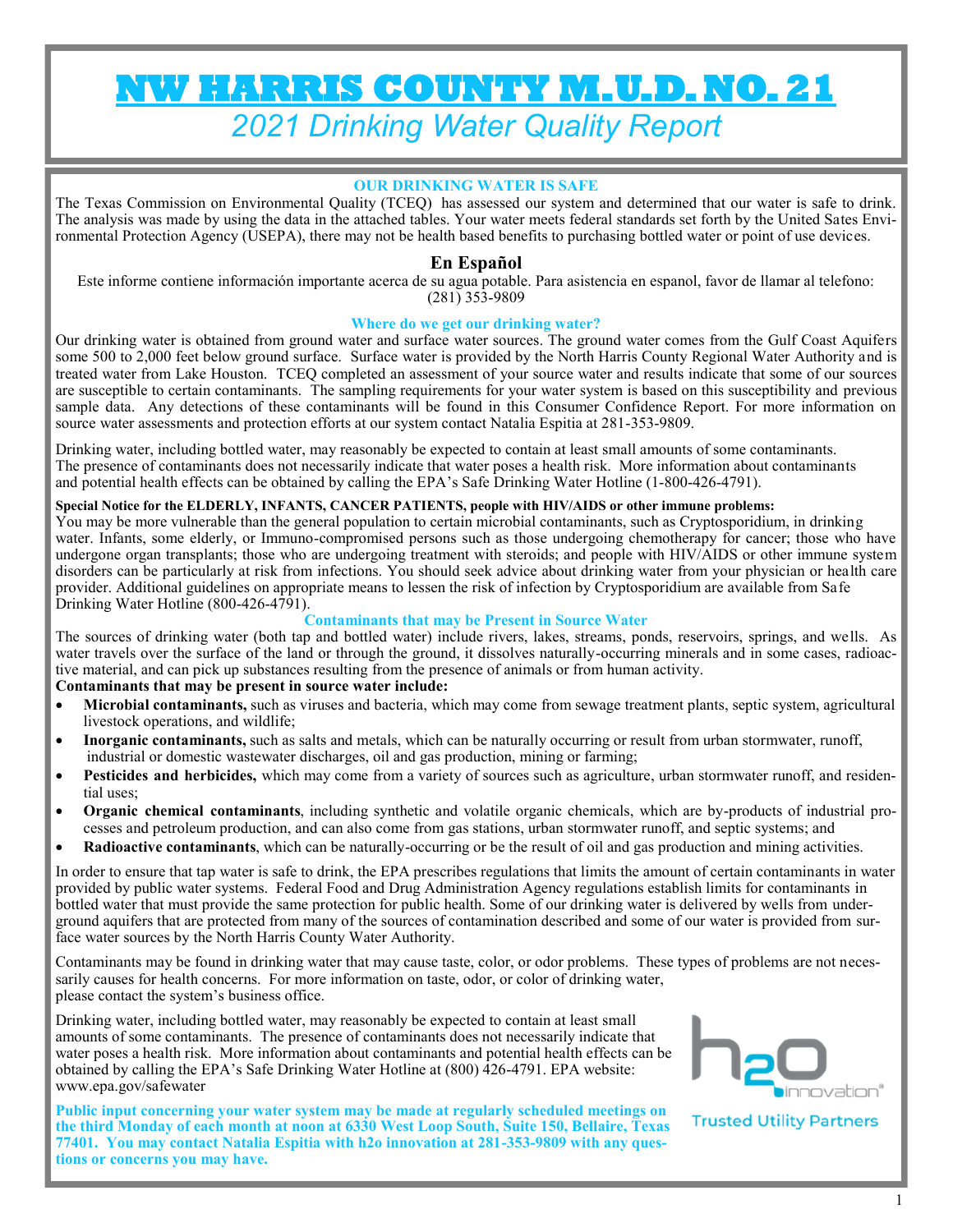#### **About the Following Table**

The following table contains all of the chemical constituents which have been found in your drinking water for the most recent testing performed in accordance with applicable regulations. USEPA requires water systems to test up to 97 constituents. The constituents detected in your water are listed in the attached table.

#### **DEFINITIONS**

**Maximum Contaminant Level (MCL)** - The highest level of a contaminant in drinking water. MCL's are set as close to the MCLG's as feasible using the best available treatment technology.

**Maximum Contaminant Level Goal (MCLG)** - The level of a contaminant in drinking water below which there is no known or expected health risk. MCLG's allow for a margin of safety.

**Treatment Technique** – A required process intended to reduce the level of a contaminant in drinking water.

**Action Level** – The concentration of a contaminant which, if exceeded, triggers treatment or other requirements which a water system must follow. **ppm** = parts per million or milligrams per liter (mg/l), one part per million corresponds to one minute in two years or a single penny in \$10,000. **ppb** = parts per billion or micrograms per liter (mg/l), one part per billion corresponds to one minute in 2,000 years or a single penny in \$10,000,000.

**pCi/l** = pico curies per liter: Measure of radioactivity.

**Maximum Residual Disinfectant Level (MRDL)** - The highest level of a disinfectant allowed in drinking water. There is convincing evidence that addition of a disinfectant is necessary for control of microbial contaminants.

## **Northwest Harris County Municipal Utility District No. 21 TX1011744 2021 Drinking Water Quality Report:**

#### **Inorganic Contaminants Year Constituent Highest Detected Level at Any Sampling Point Range of Detected Levels MCL MCLG Units of Source of Constituent** 2021 Barium 0.109 0.109 - 0.109 2 2 ppm Discharge of drilling wastes. 2021 Fluoride 0.21 0.21 - 0.21 4.0 4 ppm Erosion of natural deposits. 2021 Nitrate 1.01 0.08 - 1.01 10 10 ppm Runoff from fertilizer use. 2016 Nitrite 0.58 0.58 - 0.58 1 1 ppm Erosion of natural deposits. 2021 Cyanide 140 140 - 140 200 200 ppb Discharge from plastic and fertilizer factories.

|      | <b>Organic Contaminants</b>     |                                                                            |                                              |            |             |                                   |                                               |  |  |  |
|------|---------------------------------|----------------------------------------------------------------------------|----------------------------------------------|------------|-------------|-----------------------------------|-----------------------------------------------|--|--|--|
| Year | Constituent                     | <b>Highest</b><br><b>Detected Level at</b><br><b>Any Sampling</b><br>Point | Range of<br><b>Detected</b><br><b>Levels</b> | <b>MCL</b> | <b>MCLG</b> | <b>Units of</b><br><b>Measure</b> | <b>Source of Constituent</b>                  |  |  |  |
| 2021 | Total Trihalomethanes<br>(TTHM) | 18.2                                                                       | $8.2 - 18.2$                                 | 80         | n/a         | ppb                               | By-product of drinking water<br>chlorination. |  |  |  |
| 2021 | Haloacetic Acids<br>(HAA5)      | 21.8                                                                       | $11.6 - 21.8$                                | 60         | n/a         | ppb                               | By-product of drinking water<br>chlorination. |  |  |  |

\*The value in the Highest Level or Average Detected column is the highest average of all TTHM/HAA5 sample results collected at a location over a year.

|      | <b>Disinfectant Residual</b> |                                                                    |               |   |          |                                   |                                           |  |  |
|------|------------------------------|--------------------------------------------------------------------|---------------|---|----------|-----------------------------------|-------------------------------------------|--|--|
| Year | <b>Constituent</b>           | <b>Average of All Range of<br/>Sampling Points Detected Levels</b> |               |   | MCL MCLG | <b>Units of</b><br><b>Measure</b> | <b>Source of Constituent</b>              |  |  |
| 2021 | Chlorine<br>Disinfectant     | 3.31                                                               | $0.50 - 4.10$ | 4 |          | ppm                               | Disinfectant used to control<br>microbes. |  |  |

\*\*The chlorine disinfectant maximum contaminant level (MCL) of 4.0 mg/L is a running annual average. Although some of the disinfectant sample result levels were occasionally over 4.0 mg/L, the running annual average was always below 4.0 mg/L and the District was never in violation.

1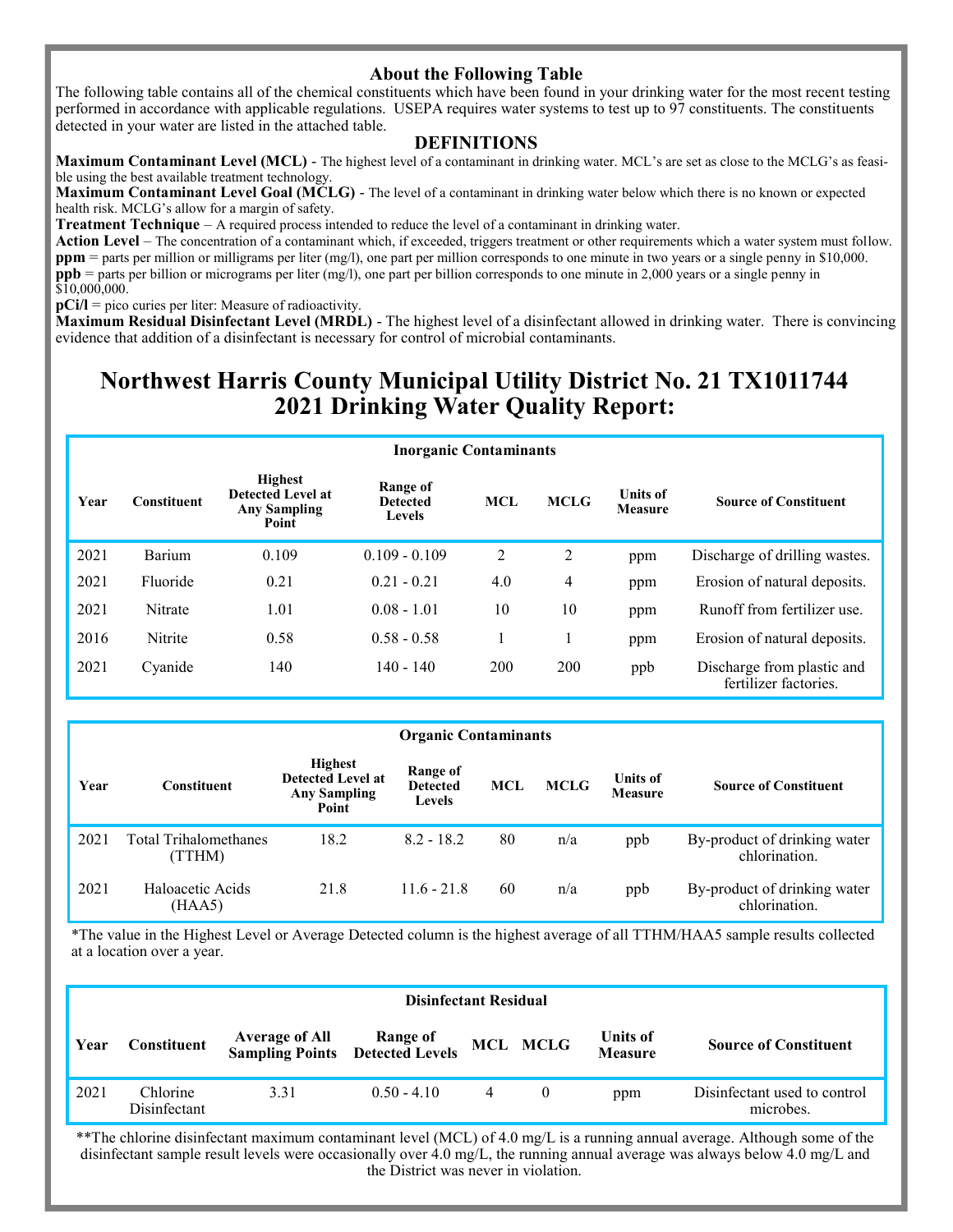|      |                    |                        |                                                                    | <b>Lead and Copper</b> |                                   |                                                                   |
|------|--------------------|------------------------|--------------------------------------------------------------------|------------------------|-----------------------------------|-------------------------------------------------------------------|
| Year | <b>Constituent</b> | The 90th<br>Percentile | <b>Number of Sites</b><br><b>Exceeding</b><br><b>Action Levels</b> | <b>Action</b><br>Level | <b>Units of</b><br><b>Measure</b> | <b>Source of Constituent</b>                                      |
| 2021 | Lead               | 5.07                   | $\theta$                                                           | 15                     | ppb                               | Corrosion of household plumbing<br>system.                        |
| 2021 | Copper             | 0.293                  | $\theta$                                                           | 1.3                    | ppm                               | Erosion of natural deposits. Leaching<br>from wood preservatives. |

The 90th percentile of the Lead/ Copper analysis means the top 10% (highest sample results) of all samples collected.

If present, elevated levels of lead can cause serious health problems, especially for pregnant women and young children. Lead in drinking water is primarily from materials and components associated with service lines and home plumbing. This water supply is responsible for providing high quality drinking water, but cannot control the variety of materials used in plumbing components. When your water has been sitting for several hours, you can minimize the potential for lead exposure by flushing your tap for 30 seconds to 2 minutes before using water for drinking or cooking. If you are concerned about lead in your water, you may wish to have your water tested. Information on lead in drinking water, testing methods, and steps you can take to minimize exposure is available from the Safe Drinking Water Hotline or at http:// www.epa.gov/safewater/lead.

|      | <b>Organic Contaminants</b> |                                                                            |                                              |      |             |                                   |                                              |  |  |  |  |
|------|-----------------------------|----------------------------------------------------------------------------|----------------------------------------------|------|-------------|-----------------------------------|----------------------------------------------|--|--|--|--|
| Year | <b>Constituent</b>          | <b>Highest</b><br><b>Detected Level at</b><br><b>Any Sampling</b><br>Point | Range of<br><b>Detected</b><br><b>Levels</b> | MCL. | <b>MCLG</b> | <b>Units of</b><br><b>Measure</b> | <b>Source of Constituent</b>                 |  |  |  |  |
| 2021 | Atrazine                    | 0.27                                                                       | $0.27 - 0.27$                                | 3    | 3           | ppb                               | Runoff from herbicides used on<br>row crops. |  |  |  |  |
| 2020 | Simazine                    | 0.18                                                                       | $0.18 - 0.18$                                | 4    | 4           | ppb                               | Runoff from herbicides used on<br>row crops. |  |  |  |  |

|      |                             | Unregulated Contaminants**                      |                                       |                         |
|------|-----------------------------|-------------------------------------------------|---------------------------------------|-------------------------|
| Year | <b>Constituent</b>          | <b>Average of All</b><br><b>Sampling Points</b> | Range of<br><b>Detected</b><br>Levels | <b>Units of Measure</b> |
| 2021 | Dichloroacetic Acid         | 12.66                                           | $9.2 - 16.7$                          | ppb                     |
| 2021 | Trichloracetic Acid         | 2.7                                             | $2.3 - 3.4$                           | ppb                     |
| 2021 | Bromochloracetic Acid       | 1.7                                             | $1.6 - 1.9$                           | ppb                     |
| 2021 | Chloroform                  | 9.82                                            | $5.9 - 15.8$                          | ppb                     |
| 2021 | <b>Bromodichloromethane</b> | 1.72                                            | $1.5 - 2.4$                           | ppb                     |
| 2020 | Monochloroacectic Acid      | 3.6                                             | $3.6 - 3.6$                           | ppb                     |

\*\*Unregulated contaminants are those for which EPA has not established drinking water standards. The purpose of unregulated contaminant monitoring is to assist EPA in determining the occurrence of unregulated contaminants in drinking water and whether future regulation is warranted.

## **During 2021, Northwest Harris County M.U.D. No. 21 purchases surface water from the North Harris County Regional Water Authority. The following water quality information was provided by the North Harris County Regional Water Authority:**

|      | <b>Organic Contaminants</b> |                                                                            |                                              |     |             |                                   |                                              |  |  |
|------|-----------------------------|----------------------------------------------------------------------------|----------------------------------------------|-----|-------------|-----------------------------------|----------------------------------------------|--|--|
| Year | Constituent                 | <b>Highest</b><br><b>Detected Level at</b><br><b>Any Sampling</b><br>Point | Range of<br><b>Detected</b><br><b>Levels</b> | MCL | <b>MCLG</b> | <b>Units of</b><br><b>Measure</b> | <b>Source of Constituent</b>                 |  |  |
| 2021 | Atrazine                    | 0.64                                                                       | $0.64 - 0.64$                                | 3   |             | ppb                               | Runoff from herbicides used on<br>row crops. |  |  |
|      |                             |                                                                            |                                              |     |             |                                   |                                              |  |  |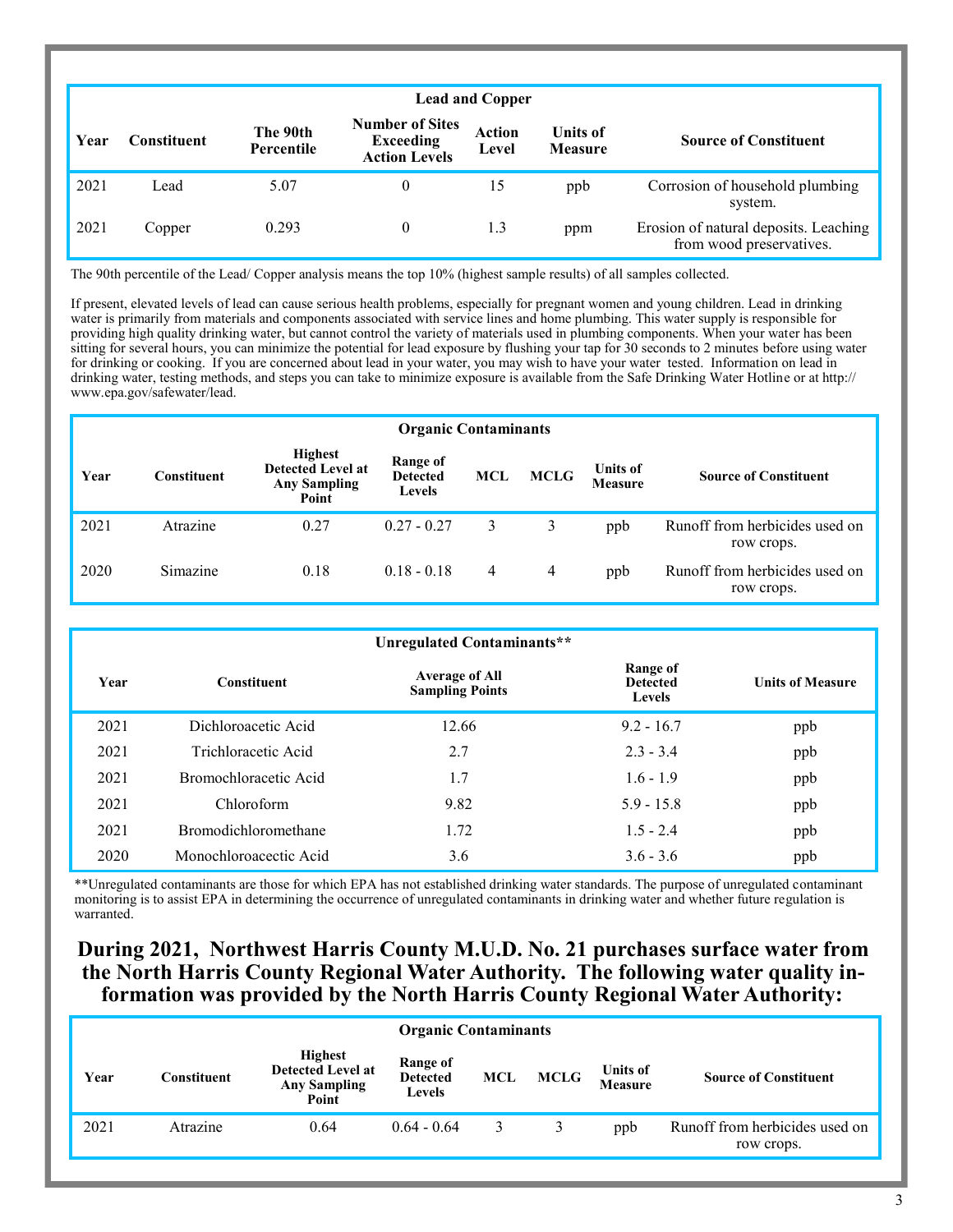|      | <b>Inorganic Contaminants</b>                                                                                                                                                                                                               |        |                   |    |    |     |                              |  |  |  |
|------|---------------------------------------------------------------------------------------------------------------------------------------------------------------------------------------------------------------------------------------------|--------|-------------------|----|----|-----|------------------------------|--|--|--|
| Year | <b>Highest</b><br>Range of<br><b>Detected Level at</b><br><b>Units of</b><br><b>MCLG</b><br><b>MCL</b><br><b>Source of Constituent</b><br>`onstituent<br><b>Detected</b><br><b>Any Sampling</b><br><b>Measure</b><br><b>Levels</b><br>Point |        |                   |    |    |     |                              |  |  |  |
| 2021 | Barium                                                                                                                                                                                                                                      | 0.0539 | $0.0539 - 0.0539$ | 2  | 2  | ppm | Erosion of natural deposits. |  |  |  |
| 2021 | Nitrate                                                                                                                                                                                                                                     | 0.39   | $0.39 - 0.39$     | 10 | 10 | ppm | Erosion of natural deposits. |  |  |  |
| 2020 | Fluoride                                                                                                                                                                                                                                    | 0.11   | $0.11 - 0.11$     | 10 | 10 | ppm | Erosion of natural deposits. |  |  |  |

|      | Unregulated Contaminants**  |                                                 |                                              |                         |  |  |  |  |  |  |
|------|-----------------------------|-------------------------------------------------|----------------------------------------------|-------------------------|--|--|--|--|--|--|
| Year | <b>Constituent</b>          | <b>Average of All</b><br><b>Sampling Points</b> | Range of<br><b>Detected</b><br><b>Levels</b> | <b>Units of Measure</b> |  |  |  |  |  |  |
| 2021 | Chloroform                  | 17                                              | $17 - 17$                                    | ppb                     |  |  |  |  |  |  |
| 2016 | Bromochloroacetic Acid      | 3.2                                             | $3.2 - 3.2$                                  | ppb                     |  |  |  |  |  |  |
| 2016 | Dichloroacetic Acid         | 19.4                                            | $19.4 - 19.4$                                | ppb                     |  |  |  |  |  |  |
| 2016 | Monochloroacetic Acid       | 10.5                                            | $10.5 - 10.5$                                | ppb                     |  |  |  |  |  |  |
| 2016 | Trichloroacetic Acid        | 4.8                                             | $4.8 - 4.8$                                  | ppb                     |  |  |  |  |  |  |
| 2021 | <b>Bromodichloromethane</b> | 2.4                                             | $2.4 - 2.4$                                  | ppb                     |  |  |  |  |  |  |

\*\*Unregulated contaminants are those for which EPA has not established drinking water standards. The purpose of unregulated contaminant monitoring is to assist EPA in determining the occurrence of unregulated contaminants in drinking water and whether future regulation is warranted.

|      | <b>Organic Contaminants</b>     |                                                                            |                                       |            |             |                                   |                                               |  |  |  |
|------|---------------------------------|----------------------------------------------------------------------------|---------------------------------------|------------|-------------|-----------------------------------|-----------------------------------------------|--|--|--|
| Year | Constituent                     | <b>Highest</b><br><b>Detected Level at</b><br><b>Any Sampling</b><br>Point | Range of<br><b>Detected</b><br>Levels | <b>MCL</b> | <b>MCLG</b> | <b>Units of</b><br><b>Measure</b> | <b>Source of Constituent</b>                  |  |  |  |
| 2021 | Total Trihalomethanes<br>(TTHM) | 48.2                                                                       | $48.2 - 48.2$                         | 80         | n/a         | ppb                               | By-product of drinking water<br>chlorination. |  |  |  |
| 2021 | Haloacetic Acids<br>(HAA5)      | 51                                                                         | $51 - 51$                             | 60         | n/a         | ppb                               | By-product of drinking water<br>chlorination. |  |  |  |

\*The value in the Highest Level or Average Detected column is the highest average of all TTHM / HAA5 sample results collected at a location over a year

|      | Turbidity** |                                                                  |                                              |                       |                         |                                   |  |  |  |
|------|-------------|------------------------------------------------------------------|----------------------------------------------|-----------------------|-------------------------|-----------------------------------|--|--|--|
| Year | Constituent | <b>Highest Detected</b><br>Level at Any<br><b>Sampling Point</b> | Range of<br><b>Detected</b><br><b>Levels</b> | <b>Monthly Limits</b> | <b>Units of Measure</b> | <b>Source of Constitu-</b><br>ent |  |  |  |
| 2021 | Turbidity   | 0.22                                                             | $0.06 - 0.22$                                | 0.3                   | NTU                     | Soil runoff.                      |  |  |  |

**\***\*Turbidity has no health effects. However, turbidity can interfere with disinfection and provide a medium for microbial growth. Turbidity may indicate the presence of disease-causing organism. These organisms include bacteria, viruses, and parasites that can cause symptoms such as nausea, cramps, diarrhea and associated headaches.

#### **During 2021, Northwest Harris County M.U.D. No. 21 received water from Northwest Harris County M.U.D. No. 23. TX1011746 - The following water quality information was provided by**

|      | <b>Organic Contaminants</b> |                                                                            |                                       |            |             |                                   |                                              |  |  |
|------|-----------------------------|----------------------------------------------------------------------------|---------------------------------------|------------|-------------|-----------------------------------|----------------------------------------------|--|--|
| Year | <b>Constituent</b>          | <b>Highest</b><br><b>Detected Level at</b><br><b>Any Sampling</b><br>Point | Range of<br><b>Detected</b><br>Levels | <b>MCL</b> | <b>MCLG</b> | <b>Units of</b><br><b>Measure</b> | <b>Source of Constituent</b>                 |  |  |
| 2021 | Atrazine                    | 0.24                                                                       | $0.1 - 0.24$                          |            |             | ppb                               | Runoff from herbicides<br>used on row crops. |  |  |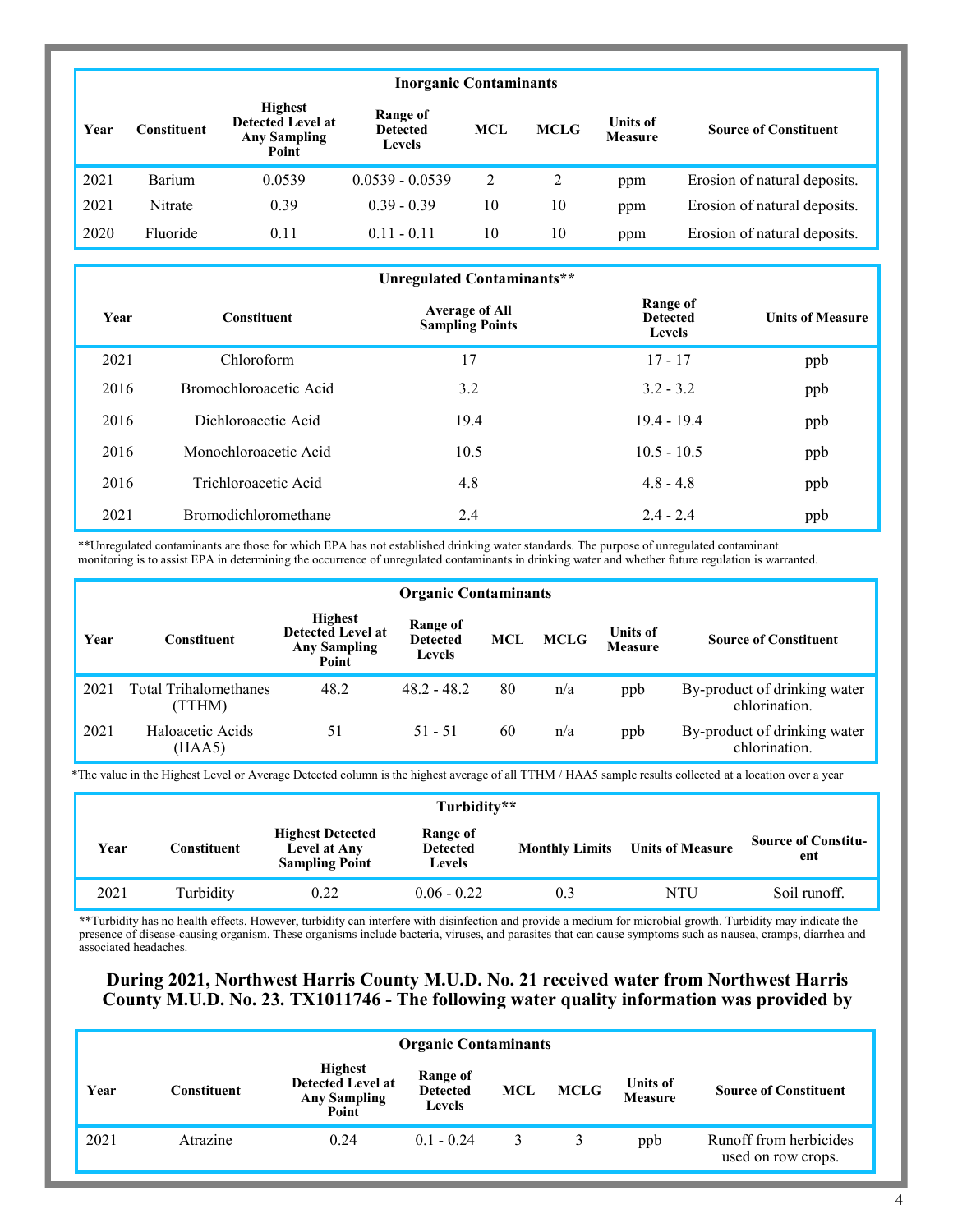#### **Organic Contaminants**

| Year | Constituent | Highest<br>Detected Level at<br><b>Any Sampling Point</b> | Range of<br><b>Detected</b><br><b>Levels</b> | <b>MCL</b> | <b>MCLG</b> | <b>Units of</b><br>Measure | <b>Source of Constituent</b>           |
|------|-------------|-----------------------------------------------------------|----------------------------------------------|------------|-------------|----------------------------|----------------------------------------|
| 2021 | Simazine    | 0.07                                                      | $0 - 0.07$                                   | 4          | 4           | ppb                        | Herbicide runoff.                      |
| 2021 | Benzene     | 0.8                                                       | $0 - 0.8$                                    | 5          | $\theta$    | ppb                        | Discharge from factories.              |
| 2021 | Xylenes     | 0.0006                                                    | $0 - 0.0006$                                 | 10         | 10          | ppm                        | Discharge from petroleum<br>factories. |

| <b>Radioactive Contaminants</b> |                            |                                                                  |                                              |      |          |       |                                      |  |
|---------------------------------|----------------------------|------------------------------------------------------------------|----------------------------------------------|------|----------|-------|--------------------------------------|--|
| Year                            | Constituent                | <b>Highest Detected Level</b><br>at Any<br><b>Sampling Point</b> | Range of<br><b>Detected</b><br><b>Levels</b> | MCL. | MCLG     |       | <b>Measure</b> Source of Constituent |  |
| 2021                            | Combined Radium<br>226/228 | L.5                                                              | $1.5 - 1.5$                                  |      | $\theta$ | pCi/L | Erosion of natural<br>deposits.      |  |

| <b>Inorganic Contaminants</b> |                    |                                                                     |                                              |            |                |                                   |                                              |
|-------------------------------|--------------------|---------------------------------------------------------------------|----------------------------------------------|------------|----------------|-----------------------------------|----------------------------------------------|
| Year                          | <b>Constituent</b> | <b>Highest</b><br>Detected Level at<br><b>Any Sampling</b><br>Point | Range of<br><b>Detected</b><br><b>Levels</b> | <b>MCL</b> | <b>MCLG</b>    | <b>Units of</b><br><b>Measure</b> | <b>Source of Constituent</b>                 |
| 2020                          | Barium             | 0.064                                                               | $0.064 - 0.064$                              | 2          | $\overline{2}$ | ppm                               | Discharge of drilling wastes.                |
| 2020                          | Fluoride           | 0.12                                                                | $0.12 - 0.12$                                | 4.0        | $\overline{4}$ | ppm                               | Erosion of natural deposits.                 |
| 2021                          | Nitrate            | 1.2                                                                 | $1.2 - 1.2$                                  | 10         | 10             | ppm                               | Runoff from fertilizer use.                  |
| 2015                          | Nitrite            | 0.01                                                                | $0.01 - 0.01$                                |            |                | ppm                               | Erosion of natural deposits.                 |
| 2017                          | Arsenic            | 0.0032                                                              | $0.0032 - 0.0032$                            | 10         | $\theta$       | ppb                               | Erosion of natural deposits                  |
| 2020                          | Cyanide            | 60                                                                  | $60 - 60$                                    | 200        | 200            | ppb                               | Discharge from steel/fertilizer<br>factories |

| <b>Organic Contaminants</b> |                                        |                                                                       |                                              |     |             |                                   |                                               |
|-----------------------------|----------------------------------------|-----------------------------------------------------------------------|----------------------------------------------|-----|-------------|-----------------------------------|-----------------------------------------------|
| Year                        | Constituent                            | <b>Highest</b><br><b>Detected Level</b><br>at Any Sam-<br>pling Point | Range of<br><b>Detected</b><br><b>Levels</b> | MCL | <b>MCLG</b> | <b>Units of</b><br><b>Measure</b> | <b>Source of Constituent</b>                  |
| 2021                        | <b>Total Trihalomethanes</b><br>(TTHM) | 20.2                                                                  | $20.2 - 20.2$                                | 80  | n/a         | ppb                               | By-product of drinking<br>water chlorination. |
| 2021                        | Haloacetic Acids<br>(HAA5)             | 17                                                                    | $16.8 - 17$                                  | 60  | n/a         | ppb                               | By-product of drinking<br>water chlorination. |

\*The value in the Highest Level or Average Detected column is the highest average of all TTHM/HAA5 sample results collected at a location over a year.